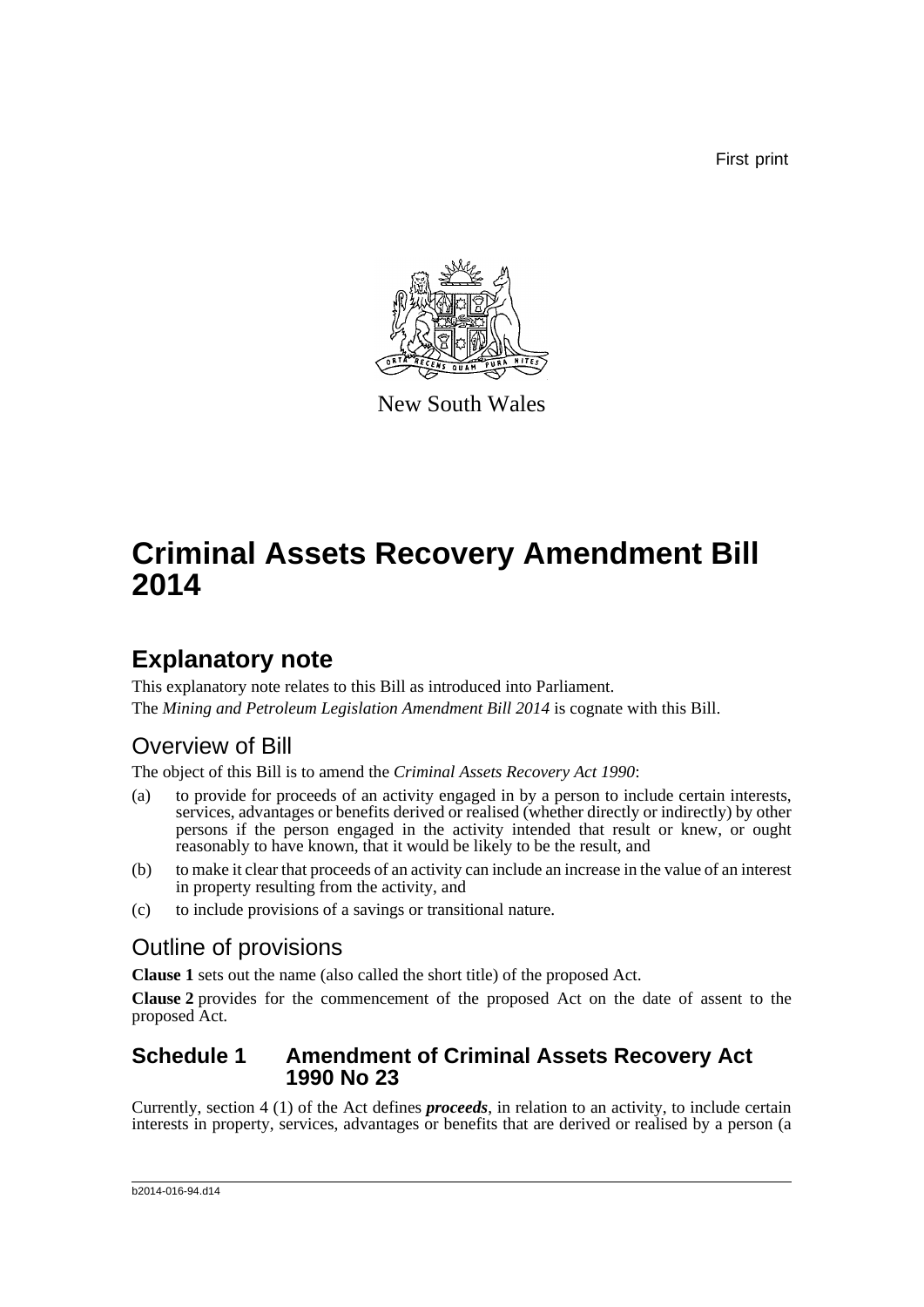*secondary person*) other than the person engaged in the activity (the *perpetrator*) if it was at the direction or request (given or made directly or indirectly) of the perpetrator.

**Schedule 1 [1]** amends the definition of *proceeds* to make it clear that it includes an increase in the value of an interest in property resulting from an activity.

**Schedule 1 [2]** amends the definition of *proceeds* so that it is not necessary to establish that the interest, service, advantage or benefit derived or realised by a secondary person from an activity was at the direction or request of the perpetrator. A new test will be substituted requiring the perpetrator:

- (a) to intend for the secondary person to derive or realise (whether directly or indirectly) the interest, service, advantage or benefit, or
- (b) to know, or to ought reasonably to have known, that the secondary person would be likely to derive or realise (whether directly or indirectly) the interest, service, advantage or benefit.

**Schedule 1 [3]** enables the Governor to make regulations of a savings or transitional nature consequent on the enactment of another Act that amends the Act (including the proposed Act).

**Schedule 1 [4]** provides for the amendments made to the Act by the proposed Act to extend to:

- (a) activities engaged in, and to proceeds that were derived or realised, before the commencement of the amendments, and
- (b) pending applications for orders under the Act.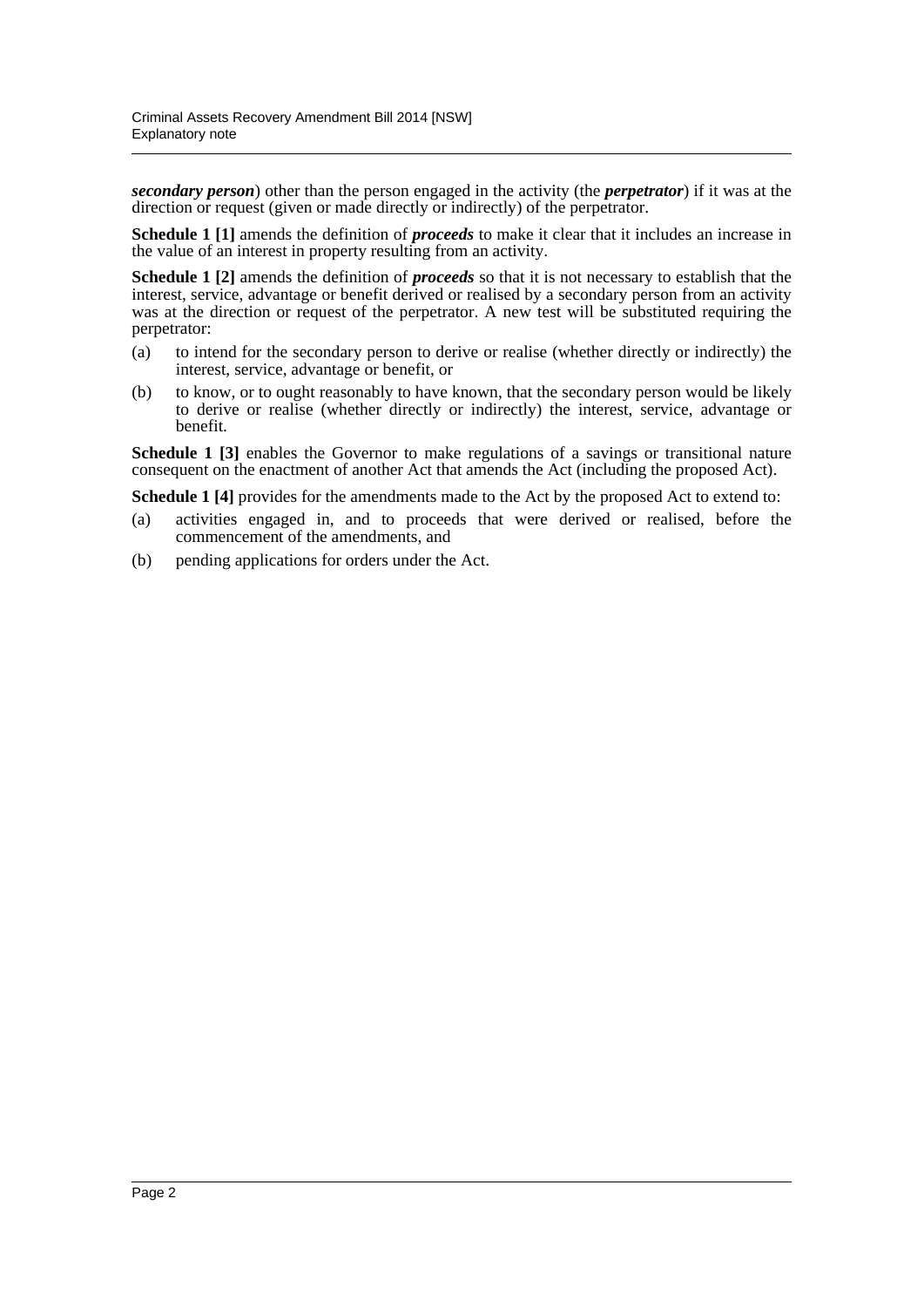First print

Page



New South Wales

# **Criminal Assets Recovery Amendment Bill 2014**

### **Contents**

|            | Name of Act                                          |   |
|------------|------------------------------------------------------|---|
|            | 2 Commencement                                       |   |
| Schedule 1 | Amendment of Criminal Assets Recovery Act 1990 No 23 | 3 |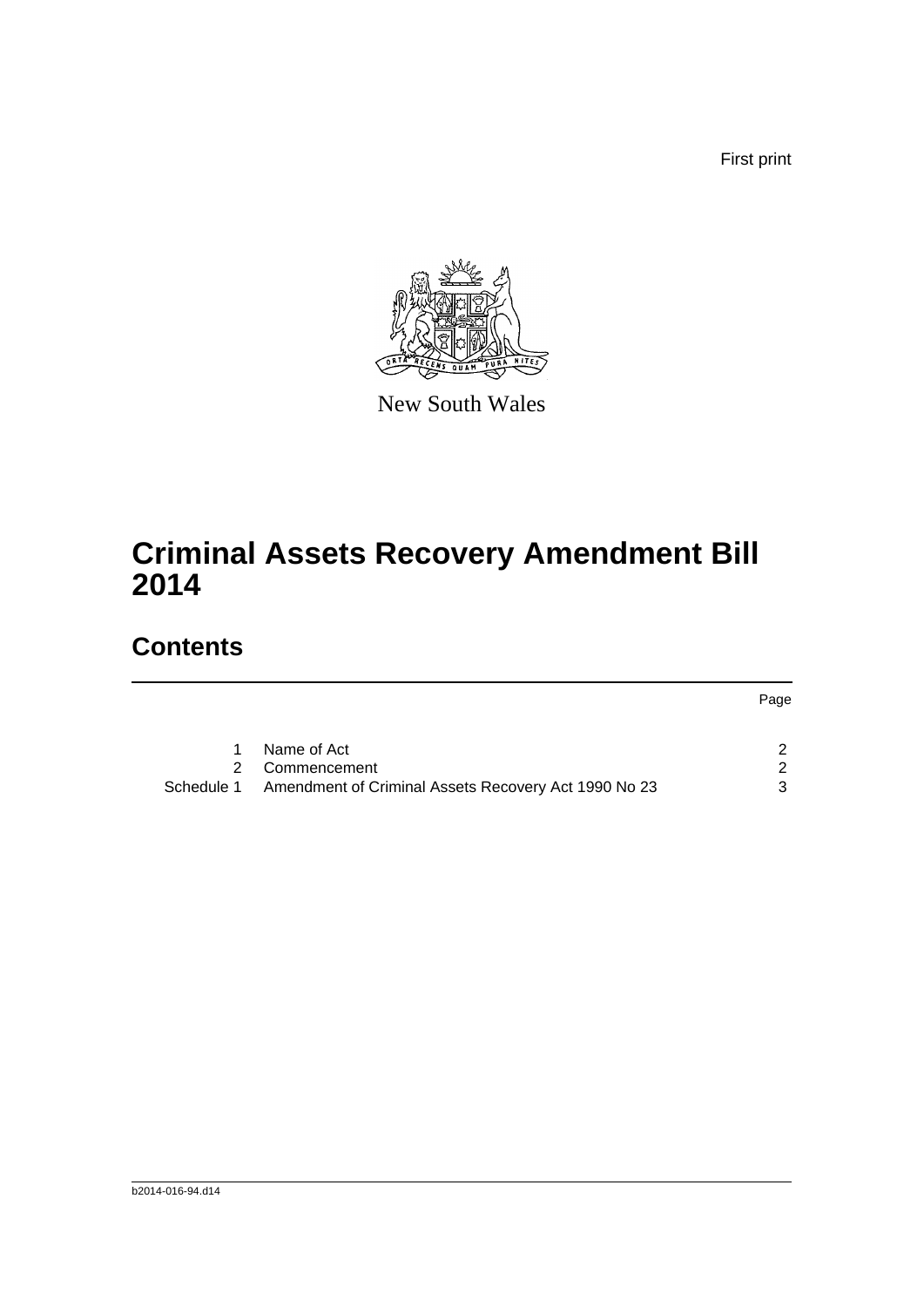

New South Wales

### **Criminal Assets Recovery Amendment Bill 2014**

No , 2014

#### **A Bill for**

An Act to amend the *Criminal Assets Recovery Act 1990* to make further provision with respect to the recovery of proceeds of illegal activities from persons associated with the perpetrators, and for other purposes.

See also the *Mining and Petroleum Legislation Amendment Bill 2014*.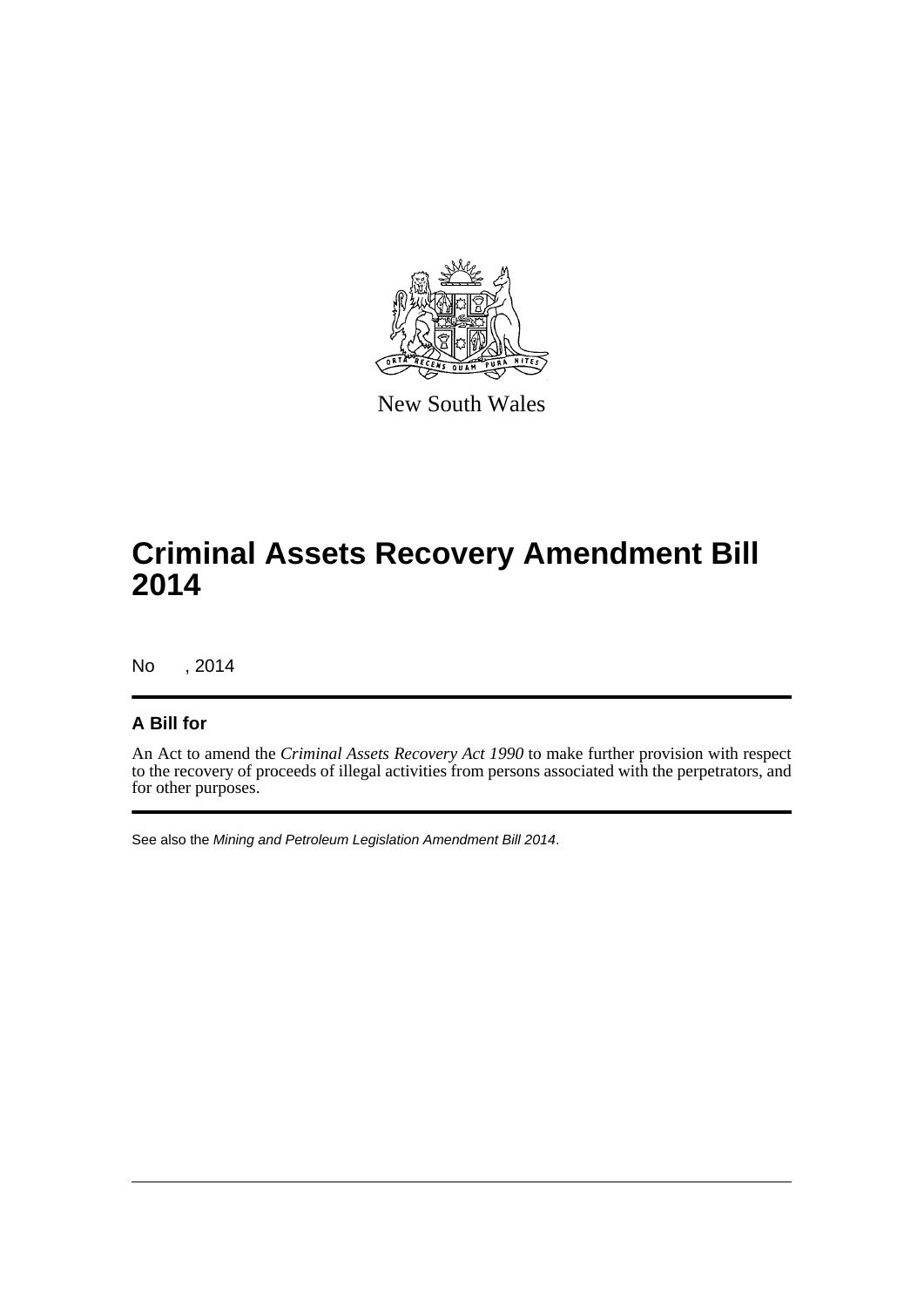<span id="page-4-1"></span><span id="page-4-0"></span>

| 2 |
|---|
| 3 |
| 4 |
| 5 |
|   |